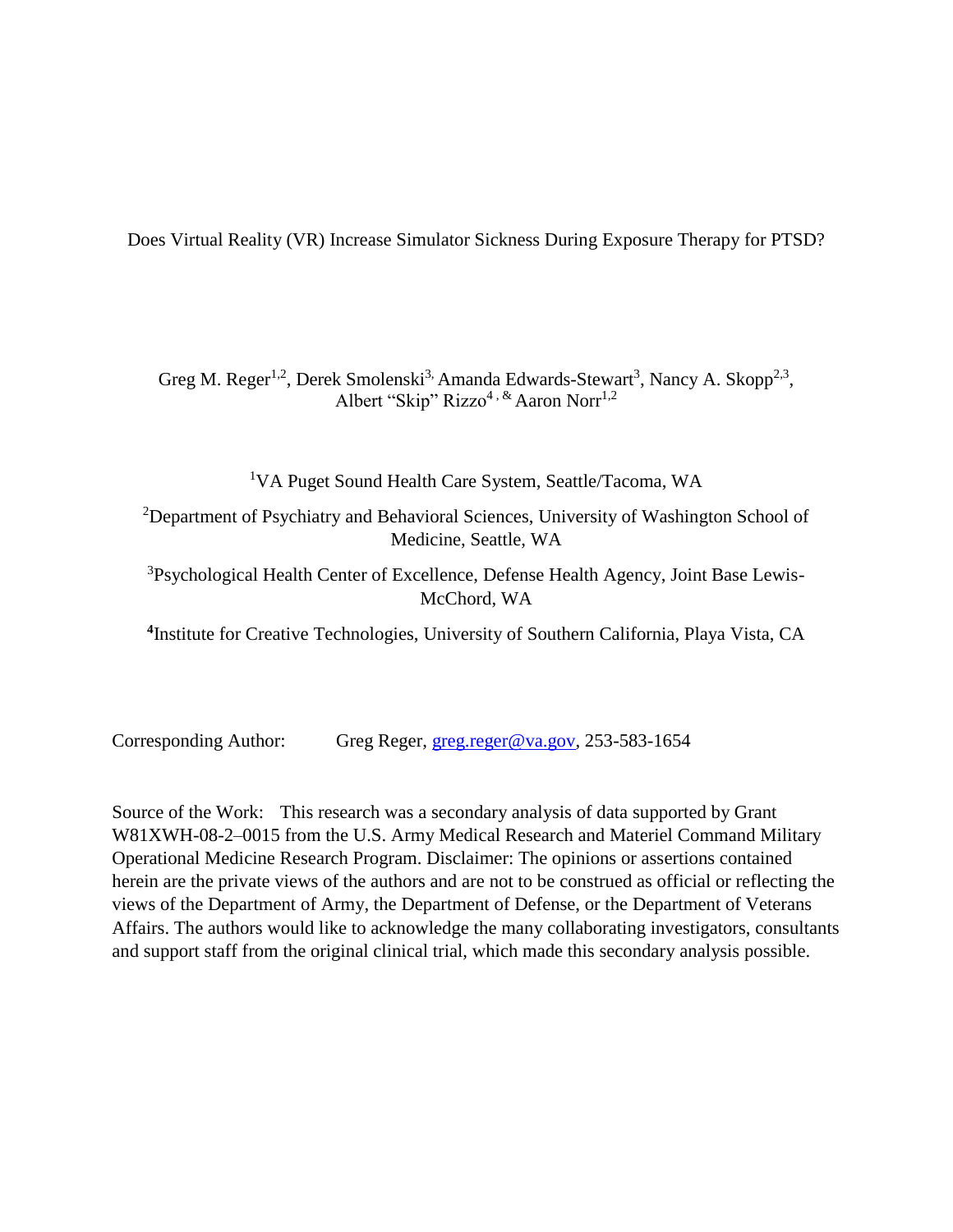### Abstract

Purpose: Measurement of simulator-related side effects (SSEs) is an integral component of competent and ethical use of virtual reality exposure (VRE), but common SSEs may overlap with symptoms of anxiety. Limited research exists about the frequency of SSEs during VRE treatment for PTSD and no research compares self-reported SSEs for those undergoing VRE to those participating in exposure therapy without virtual reality. This study compared the SSEs of active duty soldiers with PTSD randomly assigned to exposure therapy via traditional prolonged exposure or VRE.

Methodology: A total of 108 soldiers participated in up to 10-sessions of exposure therapy. Of those, 93 provided data on simulator sickness both prior to and after initiation of imaginal exposure. Approximately half ( $n = 49$ ) used the Virtual Iraq/Afghanistan system to support engagement with their trauma memory. Soldiers completed a four-item, self-reported measure of SSE after each session.

Results: Controlling for age, sex, baseline anxiety symptoms, and SSE symptom counts at the first two sessions of therapy (before initiating imaginal exposure), there was no statistically significant difference between the treatment groups in SSEs at the beginning of imaginal exposure or over the course of treatment. This finding suggests that caution should be exercised in the interpretation of SSE measurements during the use of VRE for PTSD. VR did not account for any increase in self-reported SSE. It is possible that anxiety accounts for a meaningful proportion of SSE reports during VRE.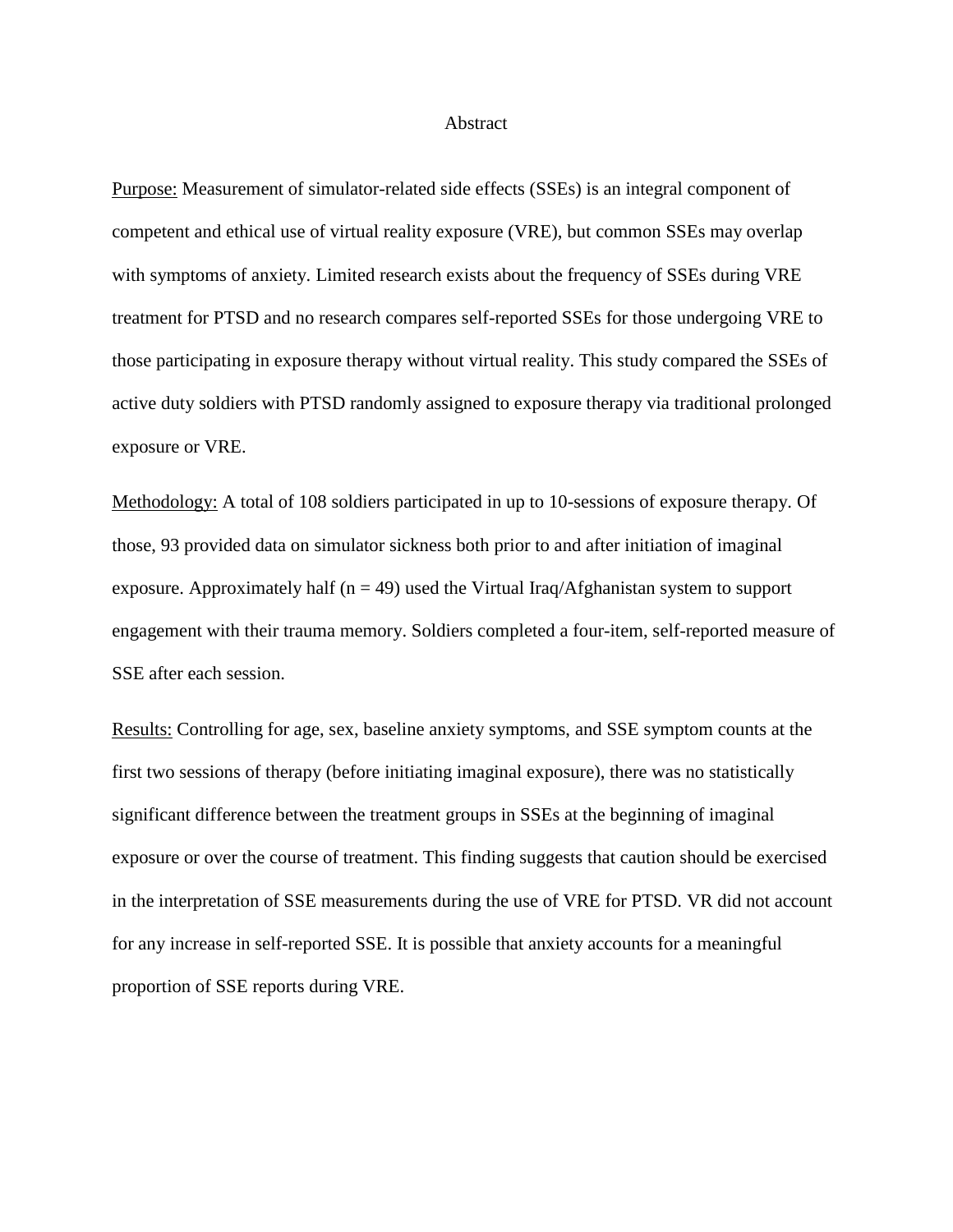# **Background and Introduction**

Exposure therapy via virtual reality (VR) has shown efficacy in the treatment of trauma and anxiety disorders (1). However, patient use of VR can result in temporary simulator-related side effects (SSEs) in symptom clusters such as oculomotor problems, disorientation, and/or nausea.(2) Accordingly, the measurement of SSEs is an integral component of competent and ethical use of virtual reality exposure (VRE) (3).

However, common SSEs overlap with symptoms of anxiety (4). For example, SSEs include sweating, nausea, headache, vertigo, and confusion. These reactions overlap considerably with symptoms of anxiety, which may include sweating, dizziness or lightheadedness, fainting, and indigestion or discomfort in the abdomen (5).

Exposure therapy is a widely used, evidence-based treatment for trauma and anxiety disorders (6) that involves the patient's intentional confrontation of feared stimuli (7). As patients end maladaptive avoidance, state-based symptoms of anxiety are common. This is a problem for researchers conducting VRE. Providers need to know whether patient reactions represent negative side effects of VR use or expected clinical signs of productive psychotherapy. We are not aware of any research that compared the longitudinal patient-reported SSEs among patients receiving an exposure-based treatment who do and *do not* use VR.

### **Materials and Methods**

This study represents a secondary analysis of data from a previously published trial (8) that compared the efficacy of prolonged exposure (PE) and VRE for soldiers with PTSD. Throughout the trial, we assessed SSEs in both treatment groups. A total of 108 soldiers were randomized to PE or use of the Virtual Iraq/Afghanistan system (9). Fifteen patients did not participate in enough sessions to begin the exposure components of therapy or did not provide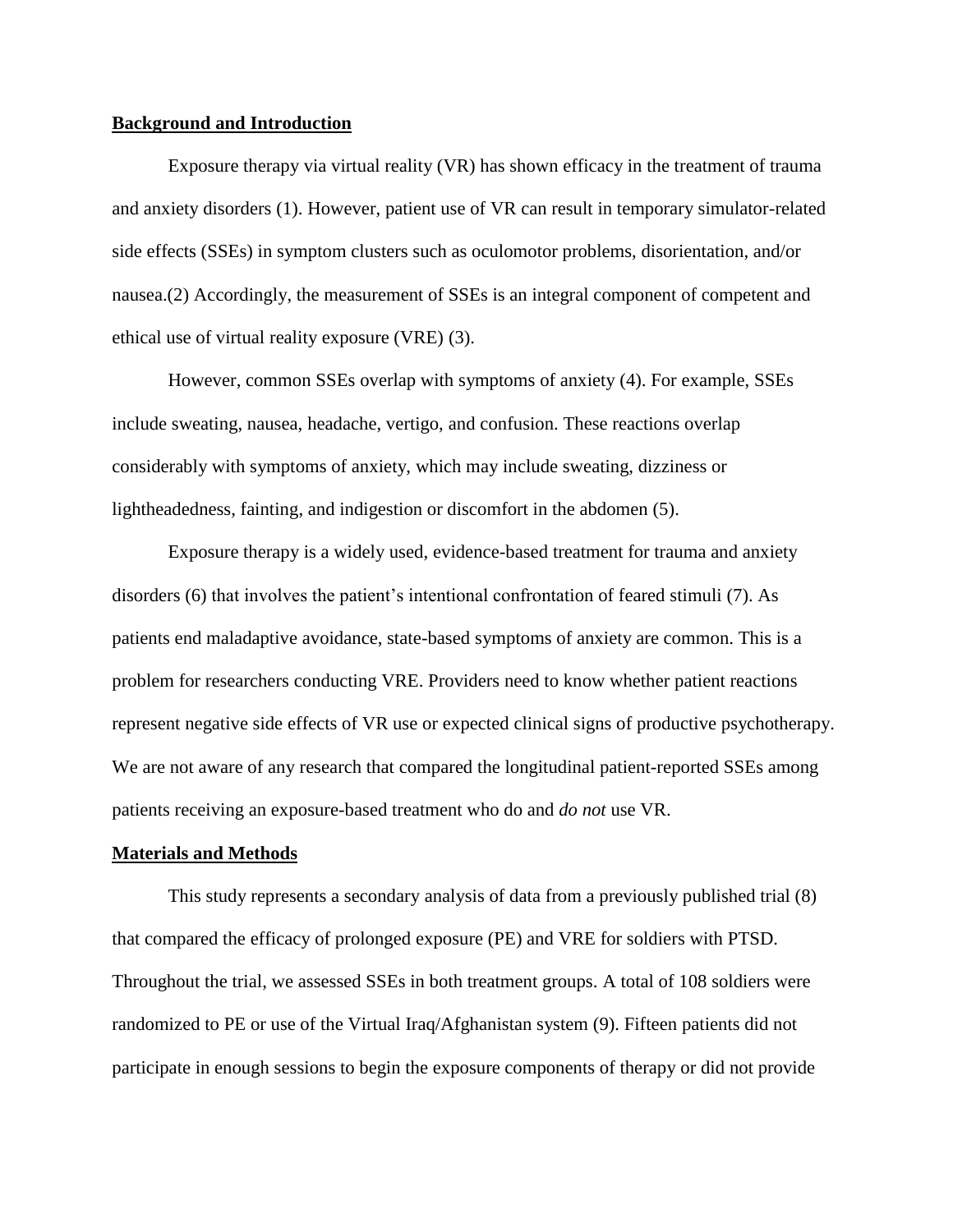any data on the symptom measures. As a result, this study used data from 93 (PTSD;  $PE = 44$ ;  $VRE = 49$ ) participants. We adapted a brief four-item version of the Simulator Sickness Questionnaire (SSQ) (2). Two items assessed dizziness (eyes open/closed), one item assessed headache, and a fourth item inquired about sickness in the stomach. Patients placed an 'X' in one of four boxes for each item: *None, Slight, Moderate*, or *Severe*. For this study, we considered a patient endorsement of *Moderate* or *Severe* to reflect the presence of SSE. The brief SSQ was administered at the end of each of ten treatment sessions. Data were analyzed using generalized estimating equations with a log link and a Poisson error distribution. The outcome variable for each treatment session was the count of symptoms identified as moderate/severe (score of 0 to 4 possible). Data for a total of 564 treatment sessions were recorded.

#### **Results**

Prior to the first use of VR or trauma exposure (which occurred in session 3), there was no significant difference in the prevalence of SSEs among participants in the VRE group  $(23.58\%)$  compared to those in the PE group  $(32.24\%)$ ; prevalence risk ratio = 0.73, 95% CI = 0.51, 1.05). The degree of linear relationship between baseline SSE frequency and baseline anxiety scores was  $0.41$  (95% CI = 0.22, 0.60). There was no difference in the frequency of moderate/severe SSEs at the start of imaginal exposure (marginal mean  $PE = 0.48$ , marginal mean VRE =  $0.46$ , rate ratio (RR) =  $0.96$ ,  $95\%$  CI =  $0.60$ , 1.53). Moderate/severe SSE frequency decreased by approximately 10% for each subsequent session among the participants of the PE group ( $RR_{within} = 0.90, 95\% \text{ CI} = 0.84, 0.97$ ). Controlling for age, sex, baseline anxiety symptoms, and SSE symptom counts at the first two sessions of therapy, the rate of SSE reduction for participants in the VRE group ( $RR_{within} = 0.94, 95\% \text{ CI} = 0.89, 1.00$ ) was not statistically distinguishable from that of the PE group ( $RR_{between} = 1.04, 95\% \text{ CI} = 0.95, 1.15$ ).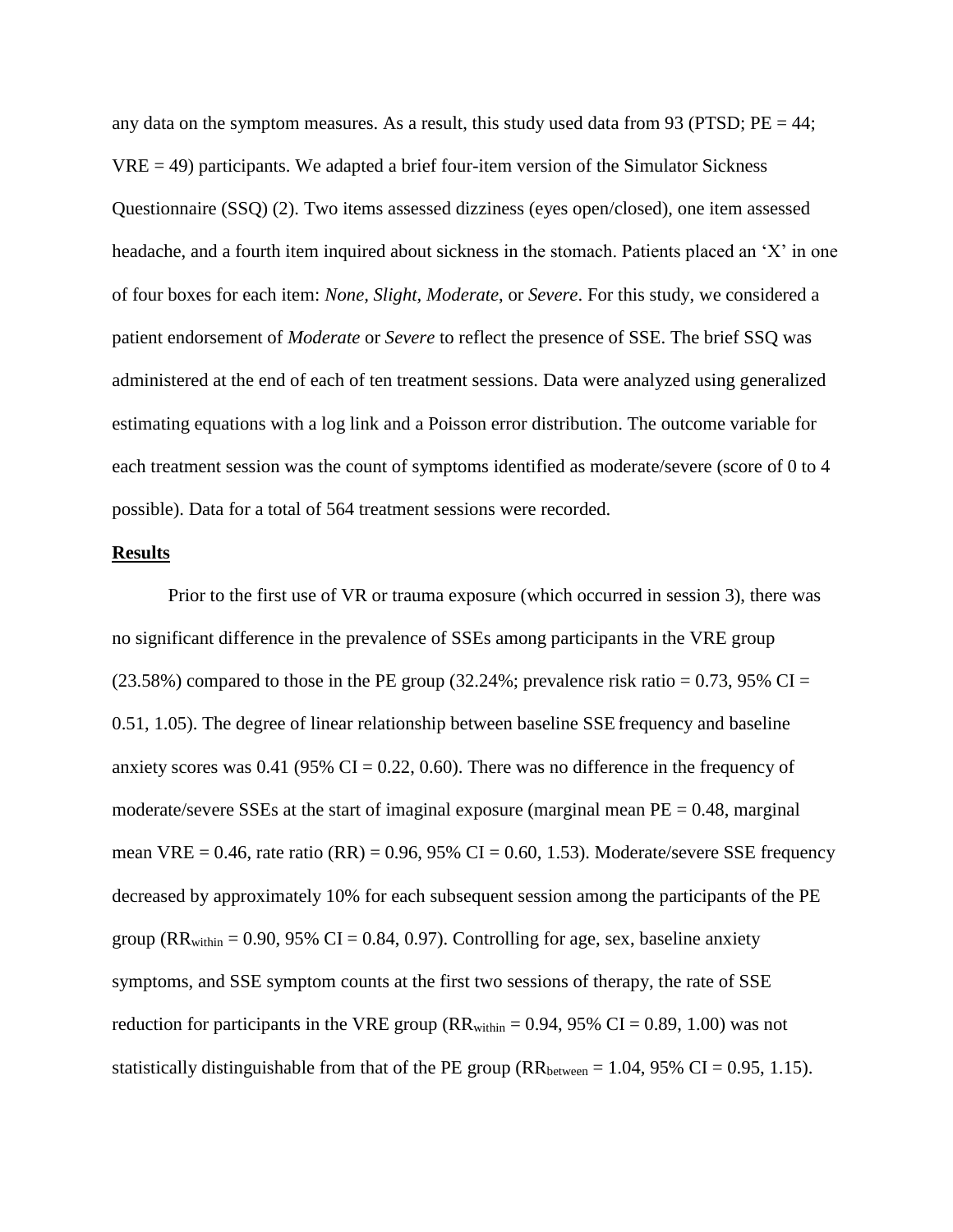# **Conclusion and Discussion**

This study found that VR did not account for any differences in self-reported simulator sickness among soldiers receiving the same exposure therapy with or without VR. Consistent with previous studies of the relationship of anxiety to SSEs, these results may suggest caution in the interpretation of SSEs in the context of clinical VRE. Future studies might examine the extent to which the constructs of SSE and anxiety are unique. Limitations include the unknown validity of the brief adaptation of the SSQ, the possibility of different constructs being assessed by treatment groups, and the assessment of SSE at the end of each session (approximately 30 min post-VR use).

## References

- 1. Parsons TD, Rizzo AA**.** Affective outcomes of virtual reality exposure therapy for anxiety and specific phobias: A meta-analysis. *Journal of Behavior Therapy and Experimental Psychiatry.* 2008;39(3):250-61.
- 2. Kennedy RS, Lane NE, Berbaum KS, Lilienthal MG**.** Simulator sickness questionnaire: An enhanced method for quantifying simulator sickness. *The International Journal of Aviation Psychology.* 1993;3(3):203-20.
- 3. Rizzo AA, Schultheis MT, Rothbaum BO**.** Ethical issues for the use of virtual reality in the psychological sciences. *Ethical Issues in Clinical Neuropsychology*. 2002:243.
- 4. Bouchard<sup>1</sup> S, St-Jacques<sup>1</sup> J, Renaud<sup>1</sup> P, Wiederhold BK. Side effects of immersions in virtual reality for people suffering from anxiety disorders. *Journal of CyberTherapy & Rehabilitation*. 2009;2(2).
- 5. Beck AT, Epstein N, Brown G, Steer RA**.** An inventory for measuring clinical anxiety: psychometric properties. *Journal of Consulting and Clinical Psychology*. 1988;56(6):893.